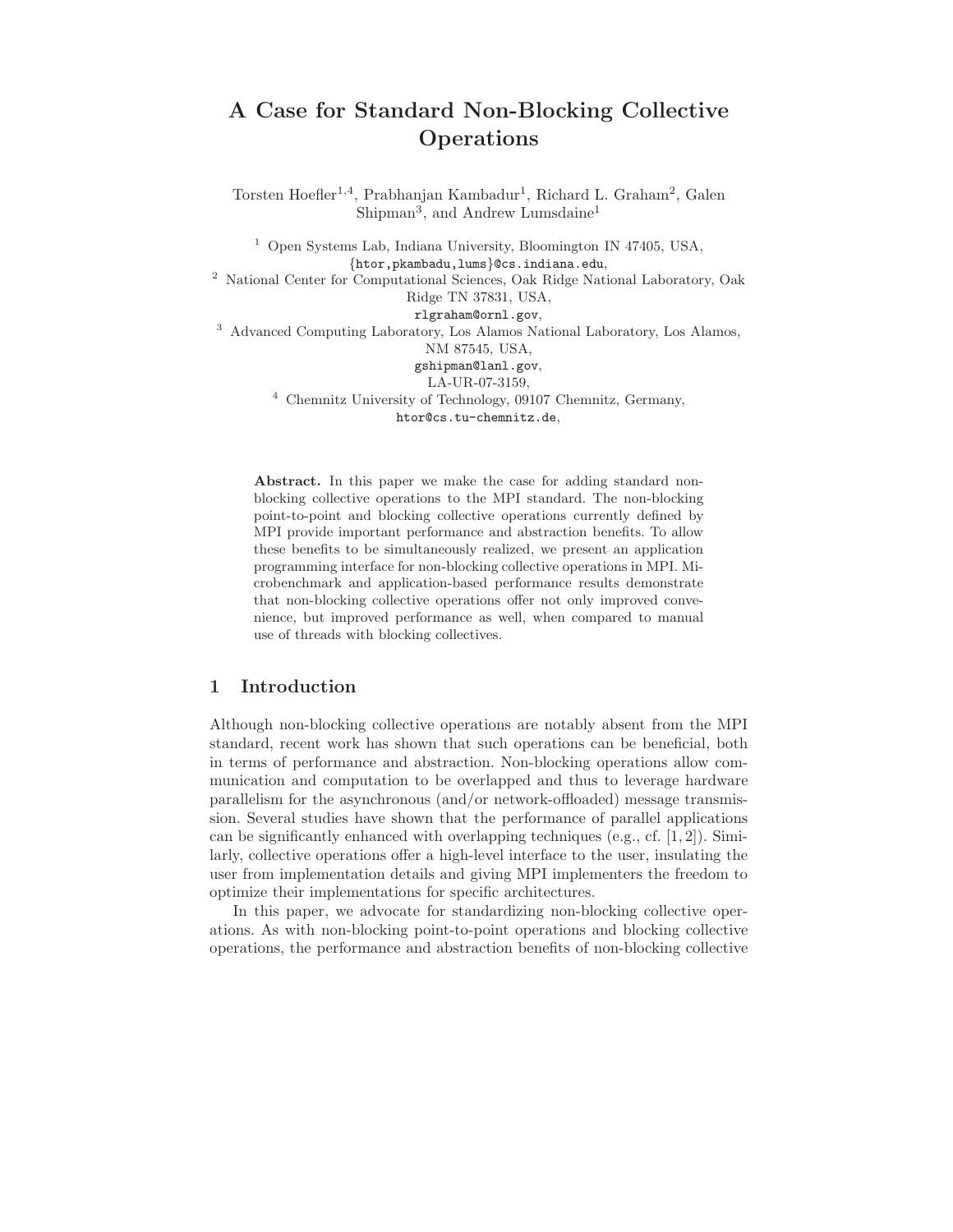operations can only be realized if these operations are represented with a procedural abstraction (i.e., with an API). Although a portable library on top of MPI could be used to provide non-blocking collective functionality to the HPC community, standardization of these operations is essential to enabling their widespread adoption. In general, vendors will only tune operations that are in the standard and users will only use features that are in the standard.

It has been suggested that non-blocking collective functionality is not needed explicitly as part of MPI because a threaded MPI library could be used with collective communication taking place in a separate thread. However, there are several drawbacks to this approach. First, it requires language and operating system support for spawning and managing threads, which is not possible on some operating systems—in particular on operating systems such as Catamount designed for HPC systems. Second, programmers must then explicitly manage thread and synchronization issues for purposes of communication even though these issues could and should be hidden from them (e.g., handled by an MPI library). Third, the required presence of threads and the corresponding synchronization mechanisms imposes the higher cost of thread-safety on all communication operations, whether overlap is obtained or not (cf. [3]). Finally, this approach provides an asymmetric treatment of collective communications with respect to point-to-point communications (which do support asynchronous communications).

Non-blocking collective operations provide some performance benefits that may only be seen at scale. The scalability of large scientific application codes is often dependent on the scalability of the collective operations used. At large scale, system noise affects the performance of collective communications more than it affects the performance of point-to-point operations. because of the ordered communications patterns use by collective communications algorithms. To continue to scale the size of HPC systems to peta-scale and above, we need communication paradigms that will admit effective use of the hardware resources available on modern HPC systems. Implementing collective operations so that they do not depend on the the main CPU is one important means of reducing the effects of system noise on application scalability.

#### 1.1 Related Work

Several efforts have studied the benefits of overlapping computation with communications, with mixed results. Some studies have shown that non-blocking collective operations improve performance, and in other cases a bit of performance degradation was observed. Danalis et.al. [2] obtained performance improvement by replacing calls to MPI blocking collectives with calls to non-blocking MPI point-to-point operations. Kale et al. [4] analyzed the applicability of a nonblocking personalized exchange to a small set of applications. Studies such as [1, 5] mention that non-blocking collective operations would be beneficial but do not quantify these benefits. IBM extended the standard MPI interface to include non-blocking collectives in their parallel environment (PE), but have dropped support for this non-standard functionality in the latest release of this PE. Due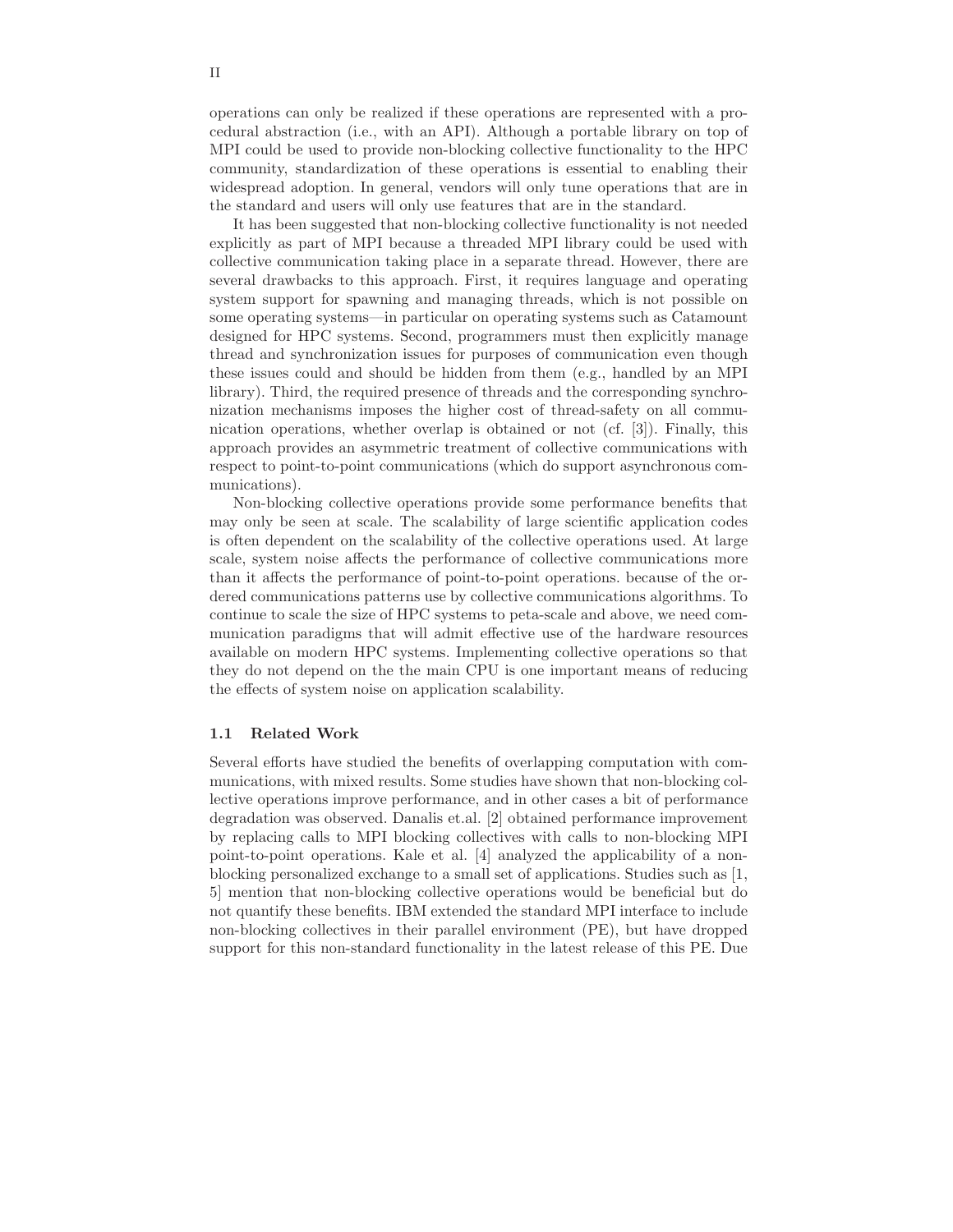to its channel semantics, MPI/RT [6] defines all operations, including collective operations, in a non-blocking manner. Hoefler et. al. [7, 8] have shown that non-blocking collective operations can be used to improve the performance of parallel applications. Finally, several studies of the use of non-blocking collectives to optimize three-dimensional FFTs have been done [5, 9–11]. The results of applying these non-blocking communication algorithms (replacing MPI All-To-All communications) were inconclusive. In some cases the non-blocking collectives improved performance, and in others performance degraded a bit.

The remainder of the paper is structured as follows. Section 2 describes our proposed application programming interface followed by a discussion of different implementation options in Section 3. Microbenchmarks of two fundamentally different implementations are presented in Section 4. Section 5 presents a case study of the applicability of non-blocking collective operations to the problem of a parallel three-dimensional Fourier Transformation.

# 2 Application Programming Interface

We propose an API for the non-blocking collectives that is very similar to that of the blocking collectives and the former proprietary IBM extension. We use a naming scheme similar to the one used for the non-blocking point-topoint API (e.g., MPI Ibarrier instead of MPI Barrier). In addition, request objects (MPI Request) are used for a completion handle. The proposed interfaces to all collective operations are defined in detail in [12]. For example, a non-blocking barrier would look like:

```
1 | MPI_Ibarrier(comm, request);
...
/* computation, other MPI communications */
...
MPI_Wait(request, status);
```
Our interface relaxes the strict MPI convention that only one collective operation can be active on any given communicator. We extend this so that we can have a huge number (system specific, indicated by MPI ICOLL MAX OUTSTANDING, cf. [12]) of parallel non-blocking collectives and a single blocking collective outstanding at any given communicator. Our interface does not introduce collective tags to stay close to the traditional syntax of collective operations. The order of issuing a given collective operation defines how the collective-communications traffic matches up across communicators. Similar to point-to-point communications, progress for these non-blocking collective operations depends on both underlying system hardware and software capabilities to support asynchronous communications, as well implementation of these collectives by the MPI library. In some cases MPI Test or MPI Wait may need to be called to progress these non-blocking collective operations. This may be particularly true for collective operations that transform user data, such as MPI\_Allreduce.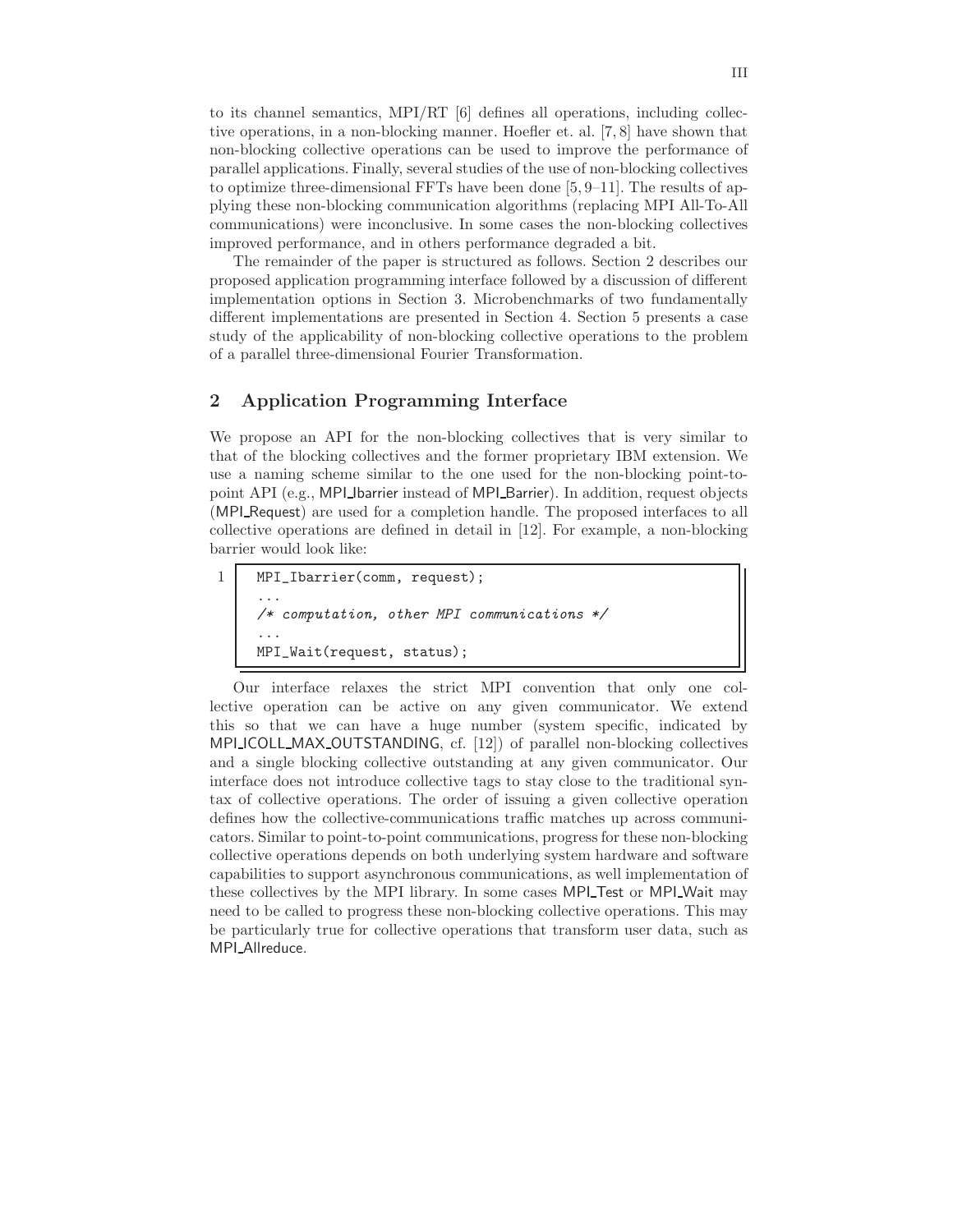

Fig. 1. Execution of NBC<sub></sub> calls in separate threads

# 3 Advice to Implementors

There are two different ways to implement support for non-blocking collective operations. The first way is to process the blocking collective operation in a separate thread and the second way is to implement it on top of non-blocking point-to-point operations. We will evaluate both implementations in the following. We use a library approach, e.g., both variants are implemented in a library with a standardized interface which is defined in [12]. This enables us to run identical applications and benchmarks with both versions. The following section discusses our implementation based on threads.

#### 3.1 Implementation with Threads

The threaded implementation, based on the pthread interface, is able to spawn a user-defined number of communication threads to perform blocking collective operations. It operates using a task-queue model, where every thread has its own task queue. Whenever a non-blocking collective function is called, a work packet (containing the function number and all arguments) is placed into the work queue of the next thread in a round robin scheme.

The worker threads could either poll their work queue or use condition signals to be notified. Condition signals may introduce additional latency while constant polling increases the CPU overhead. We will analyze only the condition wait method in the next section because experiments with the polling method showed that it is worse in all regards. Since there must be at least one worker thread per MPI job, at most half of the processing cores is available to compute unless the system is oversubscribed.

Whenever a worker thread finds a work packet in its queue (either during busy waiting or after being signaled), the thread starts the corresponding collective MPI operation and sets a flag after its completion. All asynchronous operations have to be started on separate communicators (mandated by the MPI standard).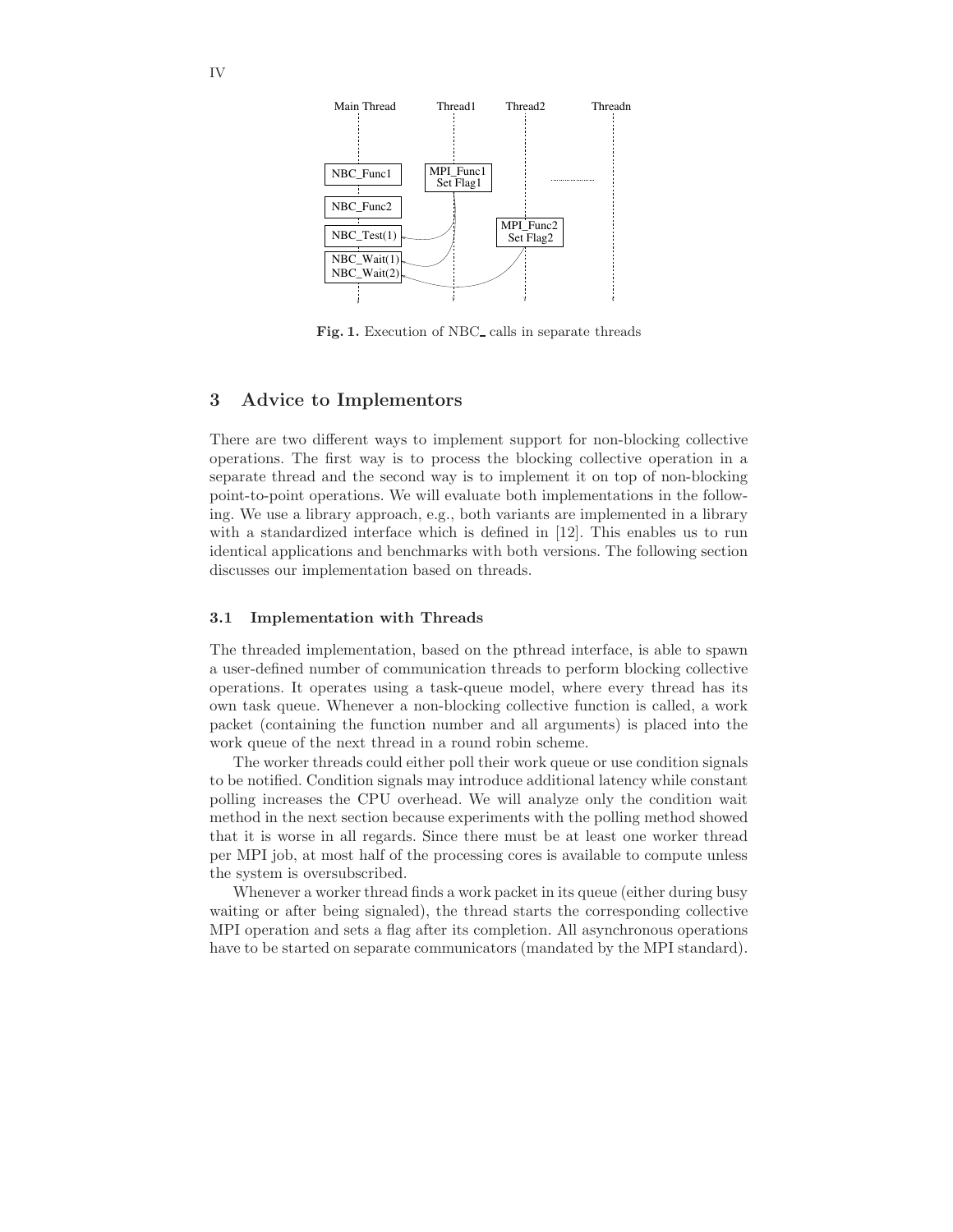Thus, every communicator is duplicated on its first use with any non-blocking collective and cached for later calls. Communicator duplication is a blocking collective operation in itself and causes matching problems when it's run with threads (cf. [3]). The communicator duplication has to be done in the user thread to avoid any race conditions, which makes the first call to a non-blocking collective operation with every communicator block. All subsequent calls are executed truly non-blocking.

When the user calls NBC Test, the completion flag is simply checked and the appropriate return code generated. A call to NBC Wait waits on a condition variable.

#### 3.2 Implementation with non-blocking Point-to-Point

The point-to-point message based implementation is available in LibNBC. LibNBC is written in ANSI C using MPI-1 functionality exclusively to ensure highest portability. The full implementation is open source and available for public download on the LibNBC website [13]. The detailed implementation documentation is provided in [14], and the most important issues are discussed in the following.

The central part of LibNBC is the collective schedule. A schedule consists of the operations that have to be performed to accomplish the collective task (e.g., an MPI Isend, MPI Irecv). The collective algorithm is implemented like in the blocking case, based on point-to-point messages. But instead of performing all operations immediately, they are saved in the collective schedule together with their dependencies. However, the internal interface to add new algorithms is nearly identical to the MPI interface. A detailed documentation about the addition of new collective algorithms and the internal and external programming interfaces of LibNBC is available in [14]. The current implementation is optimized for InfiniBand<sup>TM</sup> and implements different algorithms for most collective operations (cf. [15]).

All communications require an extra communicator to prevent collisions with the user program. This communicator is duplicated from the original one in the first NBC call with a new communicator and cached for subsequent calls. This makes the first call blocking, as in the threaded implementation described in the previous section.

## 4 Microbenchmarking the Implementations

We developed a micro-benchmark to assess the performance and overlap potential of both implementations of non-blocking collective operations. This benchmark uses the interface described in [12]. For a given collective operation, it measures the time to perform the blocking MPI collective, the non-blocking collective in a blocking way (without overlap) and the non-blocking collective interleaved with busy loops to measure the potential computation and communications overlap. A detailed description of the benchmark is available in [8]. In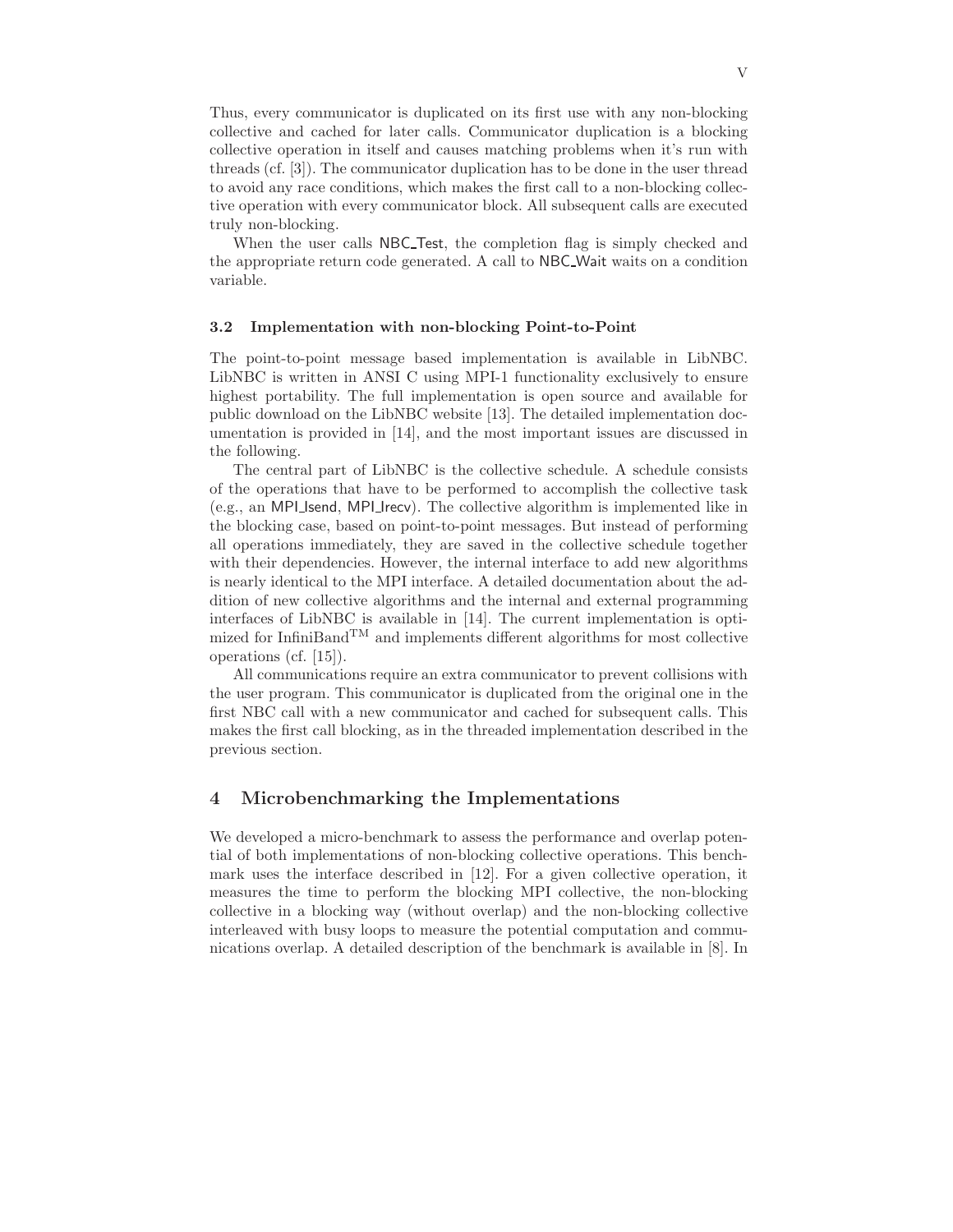

Fig. 2. Left: Share of the freed CPU time with the non-blocking MPI and NBC alltoall operation with regards to the blocking MPI implementation. Right: Blocking and nonblocking NBC Ialltoall overhead for different CPU configurations. Measured with 128 processes in 64 and 128 nodes respectively.

addition, the benchmark measures the communication overhead of blocking and non-blocking collective operations. Overhead is defined as the time the calling thread spends in communications related routines, i.e., the time the thread can't spend doing other work. The communication overhead of blocking operations is the amount of time to finish the collective operation, as the collective call does not complete until the collective operation had completed locally. Non-blocking operations allow for overlap of the communication latency and the overhead has the potential to be less than the time to complete the given collective, and providing the calling thread compute cycles. The communication overhead of non-blocking operations is highly implementation, network, and communications stack dependent. We could not run these thread-based tests on the Cray XT4, as it does not provide thread support.

Using both implementations and the benchmark results, four different times are measured:

- Blocking MPI collective in the user thread (MPI/BL)
- Blocking MPI collective in a separate communications thread to emulate non-blocking behavior (MPI/NB)
- Non-blocking NBC operation without overlap, i.e., the initiation is directly followed by a wait (NBC/BL)
- Non-blocking NBC operation with maximum overlap, i.e., computing at least as long as an NBC/BL operation takes (NBC/NB)

We benchmarked both implementations with Open MPI 1.2.1 [16] on the Coyote cluster system at Los Alamos National Labs, a 1290 node AMD Opteron cluster with an SDR InfiniBand network. Each node has two single core 2.6 GHz AMD Opteron processors, 8 GBytes of RAM and a single SDR InfiniBand HCA. The cluster is segmented into 4 separate scalable units of 258 nodes. The largest job size that can run on this cluster is therefore 516 processors.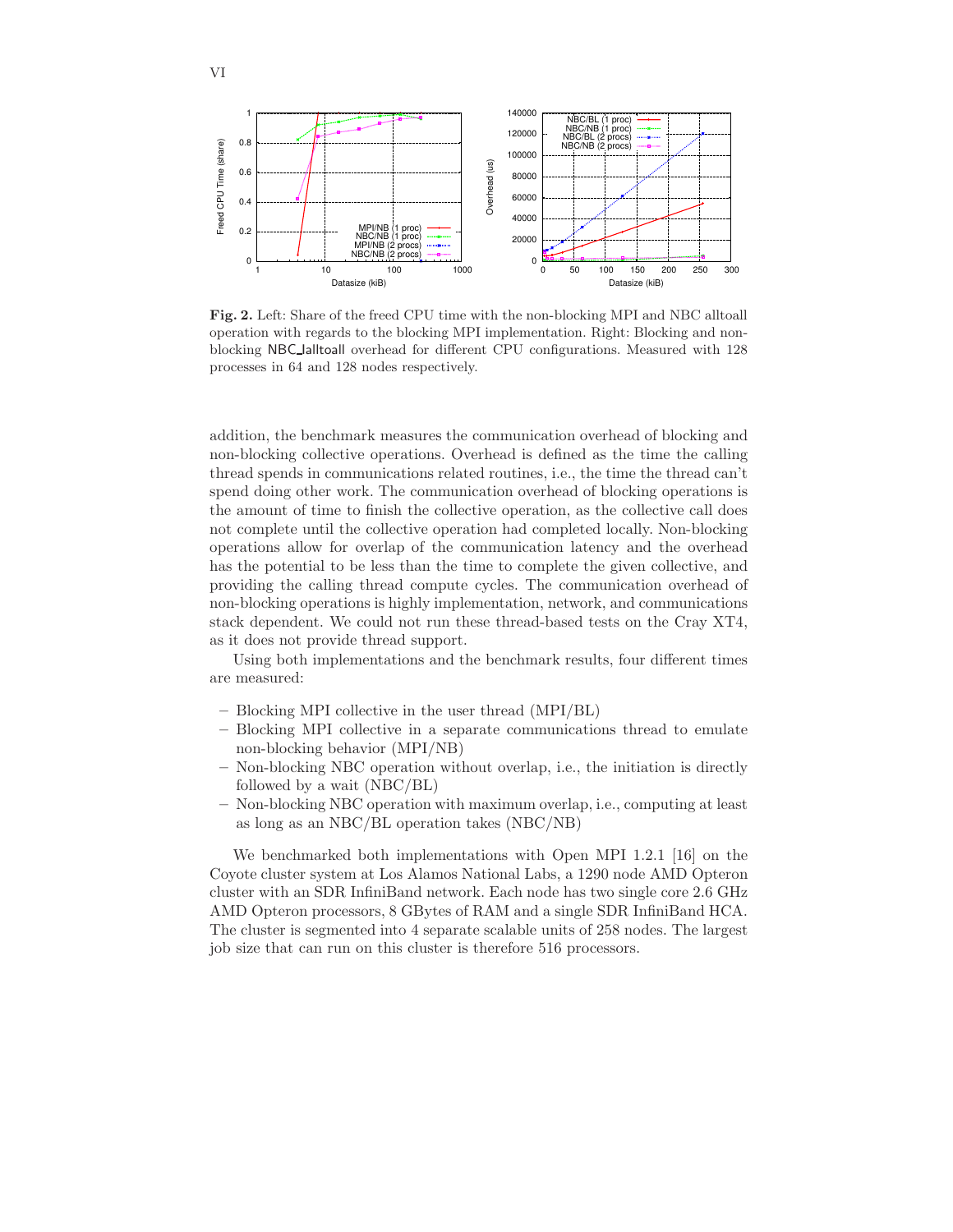Figure 2 shows the results of the microbenchmark for different CPU configurations of 128 processes running on Coyote. The threaded MPI implementation allows nearly full overlap (frees nearly 100% CPU) as long as the system is not oversubscribed, i.e., every communication thread runs on a separate core. However, this implementation fails to achieve any overlap (it shows even negative impact) if all cores are used for computation. The implementation based on non-blocking point-to-point (LibNBC) allows decent overlap in all cases, even if all cores are used for computation.

## 5 Case Study: Three-dimensional FFT

Parallel multi-dimensional Fast Fourier Transformations (FFTs) are used as compute kernels in many different applications, such as quantum mechanical or molecular dynamic calculations. In this paper we also study the application of non-blocking collective operations to optimize a three-dimensional FFT to demonstrate the benefit of overlapping computation with communication for this important kernel. This operation is used at least once per application computational step.

The three-dimensional FFT can be split into three one-dimensional FFTs performed along all data points. We use FFTW to perform the 1d-FFTs and distribute the data block-wise (blocks of xy-planes) so that the x and y dimensions can be transformed without redistributing the data between processors. The z transformation requires a data redistribution among all nodes which is efficiently implemented by an MPI Alltoall function.

A pipeline scheme is used for the communication. As soon as the first data elements (i.e., planes) are ready, the communication of them is started in a non-blocking way with NBC Ialltoall. This enables the communication of those elements to overlap with the computation of all following elements. As soon as the last element is computed and its communication is started, all outstanding collective operations are completed with NBC Wait (i.e., the last operation has no overlap potential).

We benchmark the strong scaling of a full transformation of a  $1024^3$  point FFT box (960<sup>3</sup> for 32 processes due to memory limitations) on the the Cray XT4, Jaguar, at the National Center for Computational Sciences, Oak Ridge National Laboratory. This cluster is made up of a total of 11,508 dual socket 2.6 GHz dual-core AMD Opteron chips, and the network is a 3-D torus with the Craydesigned SeaStar [17] communication processor and network router designed to offload network communication from the main processor. The compute nodes run the Catamount lightweight micro-kernel. All communications use the Portals 3.3 communications interface [18]. The Catamount system does not support threads and can thus not run the threaded implementation. An unreleased development version of Open MPI [16] was used to perform these measurements, as Open MPI 1.2.1 does not provide Portals communications support. However, using the NICsupported overlap with LibNBC results in a better overall system usage and an up to 14.2% higher parallel efficiency of the FFT on 128 processes.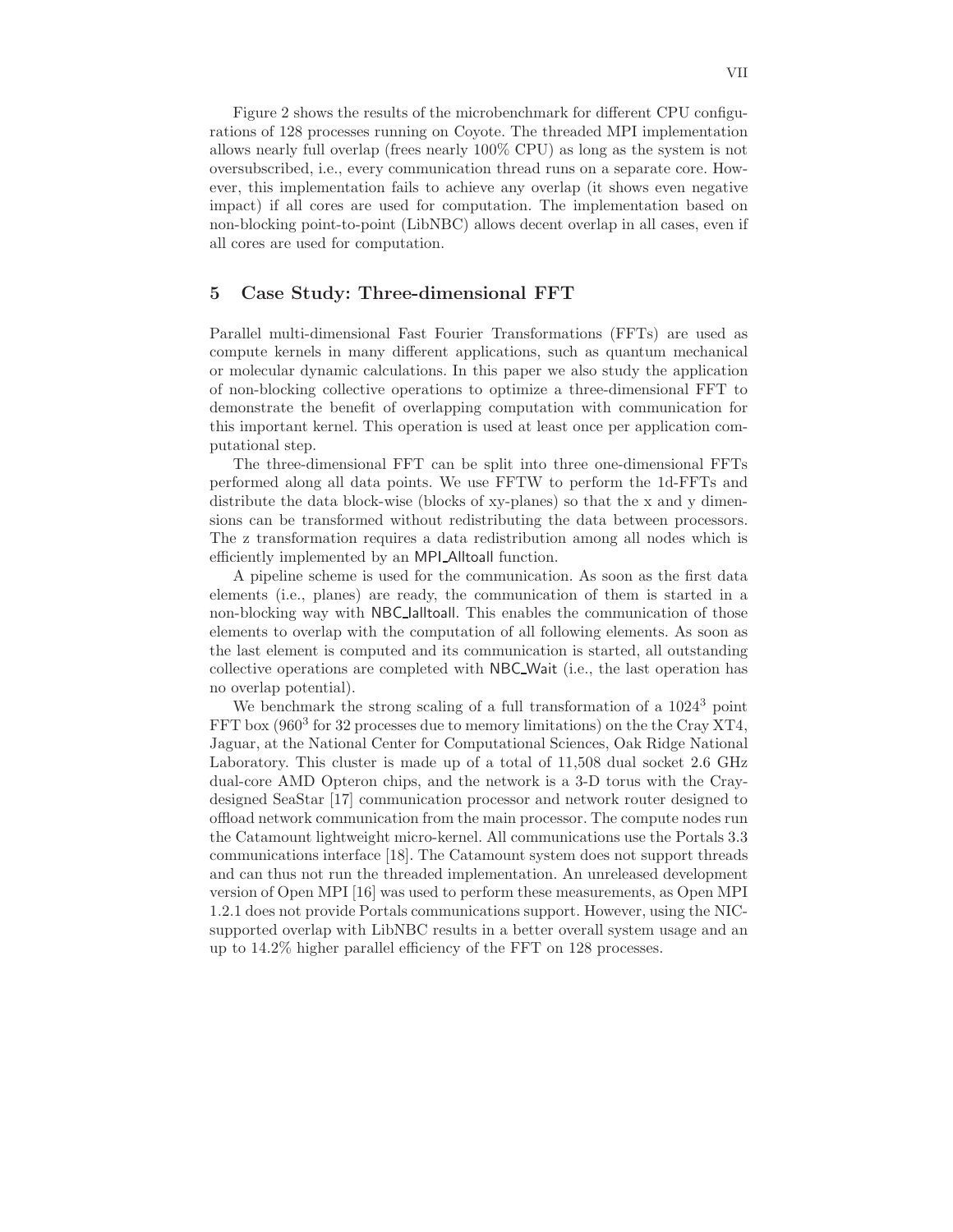

Fig. 3. Left: Blocking and non-blocking FFT times for different process counts on the XT4 system. Right: Communication overhead.



Fig. 4. Left: Blocking and non-blocking FFT times for different node configurations of 128 processes on the Coyote system (using 128 or 64 nodes respectively). Right: Communication overhead.

Another benchmark on the Coyote system (cf. 4), shown on Fig. 4, shows results for runs of the 1024<sup>3</sup> FFT box transformation on 128 processes with either 1 process per node (1ppn) or two processes per node (2ppn). This effectively compares the efficiency of the MPI approach (perform the non-blocking collectives in a separate thread) with the LibNBC approach (use non-blocking point-to-point communication). We clearly see the the LibNBC approach is superior on this system. As soon as all available CPUs are used for computation, the threaded approach even slows the execution down (cf. Section 4). Our conclusion is that with the currently limited number of CPU cores, it does not pay off to invest half of the cores to process asynchronous collectives with the MPI approach; they should rather be used to perform useful computation. Thus, we suggest the usage of non-blocking point-to-point as in LibNBC.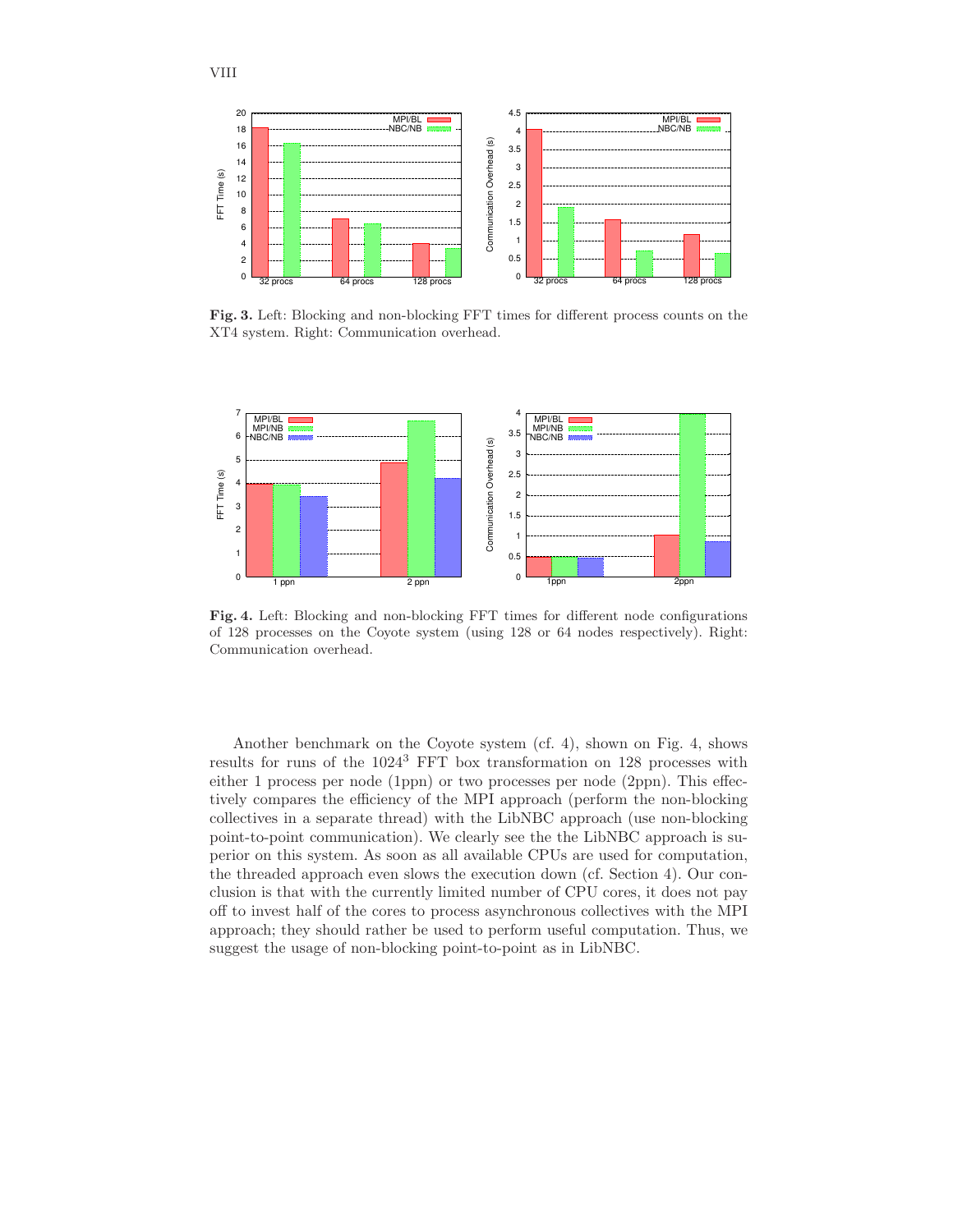# 6 Conclusions

As modern computing and communication hardware is becoming more powerful, it is providing more opportunities for delegation of communication operations and hiding of communication costs. MPI has long supported asynchronous pointto-point operations to take advantage of these capabilities. It is clearly time for the standard to support non-blocking functionality for collective operations.

The interface we propose is a straightforward extension of the current MPI collective operations and we have implemented a prototype of these extensions in a library using MPI point-to-point operations. We note however, that implementing non-blocking collective operations as a separate library in this way requires implementing (potentially quite similar) collective algorithms in two different places (the blocking and non-blocking cases). Having those operations standardized in MPI would enable a single shared infrastructure inside the MPI library. In addition, communicator duplication is necessary in both implementations and can not be done in a non-blocking way without user interaction.

Our results with a microbenchmark and an application clearly show the performance advantages of non-blocking collectives. In the case of an all-to-all communication, we are able to overlap up to 99% of the communication with user computation on our systems. The application of a pipelined computation/communication scheme to a 3d-FFT shows application performance gains for a 128 process job of up to 14.2% on a Cray XT4 and 13.7% on an InfiniBand-based cluster system. In particular, we show that using the MPI-2 threaded model for a real-world problem to perform non-blocking collective operations is clearly suboptimal to an implementation based on non-blocking point-to-point operations.

# Acknowledgements

Pro Siobhan. The authors want to thank Laura Hopkins from Indiana University for editorial comments and helpful discussions. This work was supported by a grant from the Lilly Endowment and National Science Foundation grant EIA-0202048. This research was funded in part by a gift from the Silicon Valley Community Foundation, on behalf of the Cisco Collaborative Research Initiative of Cisco Systems. This research was also sponsored in part by the Mathematical, Information, and Computational Sciences Division, Office of Advanced Scientific Computing Research, U.S. Department of Energy, under Contract No. DE-AC05- 00OR22725 with UT-Battelle, LLC.

# References

- 1. Brightwell, R., Riesen, R., Underwood, K.D.: Analyzing the impact of overlap, offload, and independent progress for message passing interface applications. Int. J. High Perform. Comput. Appl. 19(2) (2005) 103–117
- 2. Danalis, A., Kim, K.Y., Pollock, L., Swany, M.: Transformations to parallel codes for communication-computation overlap. In: SC '05: Proceedings of the 2005